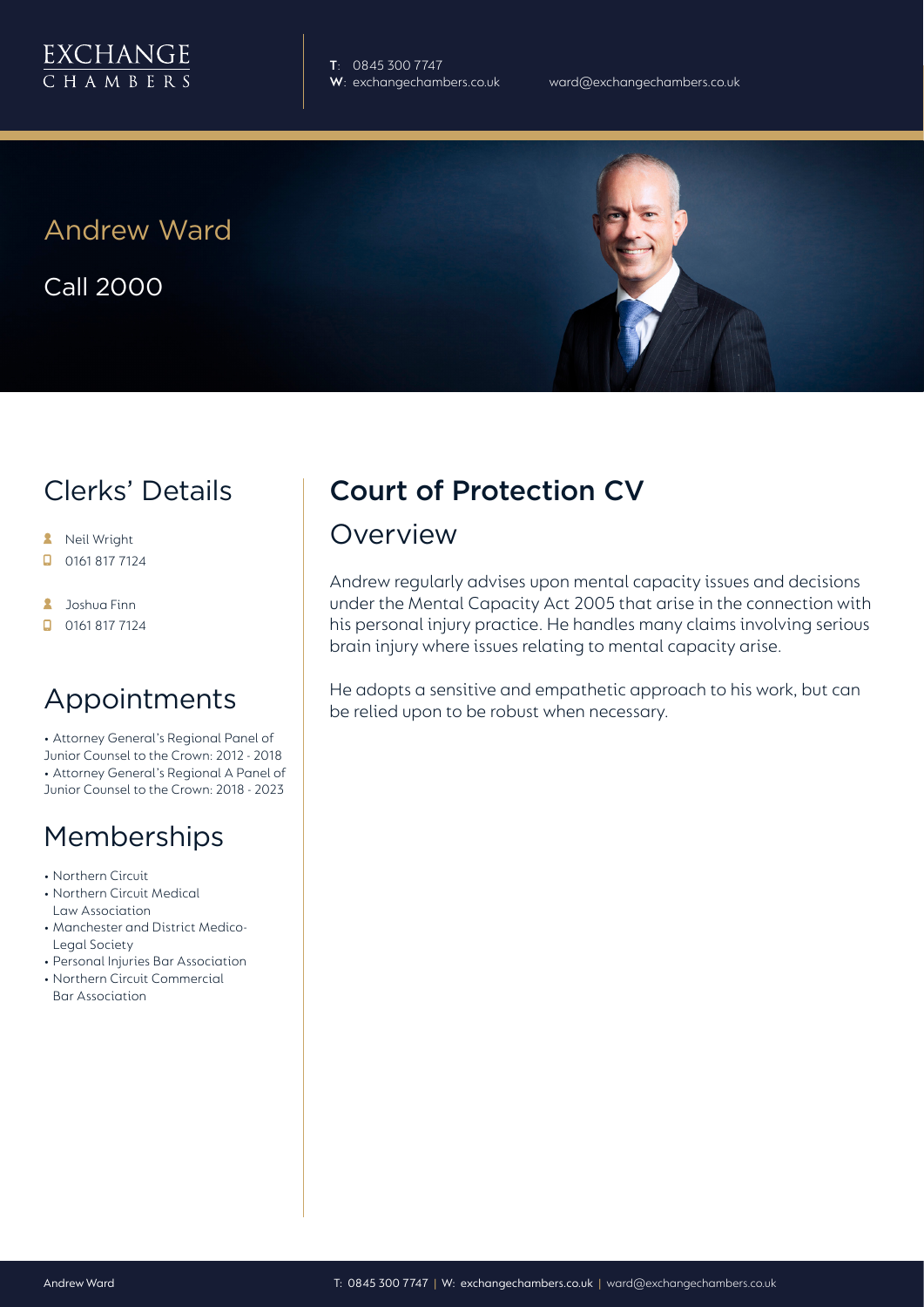## Recommendations

"He is technically very good, with an eye for detail. He sees the overall picture but doesn't lose sight of more minute detail that is important to the case. He also has a lovely manner with clients."

**Chambers and Partners 2022**

"Andrew is extremely well-versed and knowledgeable in all aspects of military claims. Andrew has an unrivalled knowledge on non-freezing cold injury claims, and has an excellent rapport and relationship with client's. Their Advices are clear and consistent. They are very good on their feet, particularly in tricky JSM scenarios and in Court. Quick thinking, but with a practical aspect to benefit the client. I would not hesitate to instruct Andrew on any complex injury or military claim." **The Legal 500, 2022**

"Very strong on military matters and earns the trust of his clients." **Chambers and Partners 2021**

"Very good both on paper and on his feet." **Chambers and Partners 2020**

"His work on papers is very accessible, and he has a forensic way of looking at medical evidence in a case." "He is an accomplished junior who is a pleasure to work with and has a keen eye for detail."

#### **Chambers and Partners 2019**

"Very approachable and able to relate to lay clients on their level and explain difficult concepts in easily accessible terms." "Good on paper and a very good advocate at application hearings."

#### **Chambers and Partners 2018**

"He is very accessible and good with the clients, and he takes a good common-sense approach." "He is very smooth, very knowledgeable, and always in control." **Chambers and Partners 2017**

"A lawyer of real quality. He is intellectually the equal of anybody. He has a wide and extensive knowledge of personal injury cases at the highest level and comes at them with balance, because he represents both Claimant and Defendant firms. Brings an intensity to cases that pays dividends."

**The Legal 500, 2021**

"Responsive, available and has great attention to detail." **The Legal 500, 2020**

"Very experienced in high-value catastrophic injury cases."